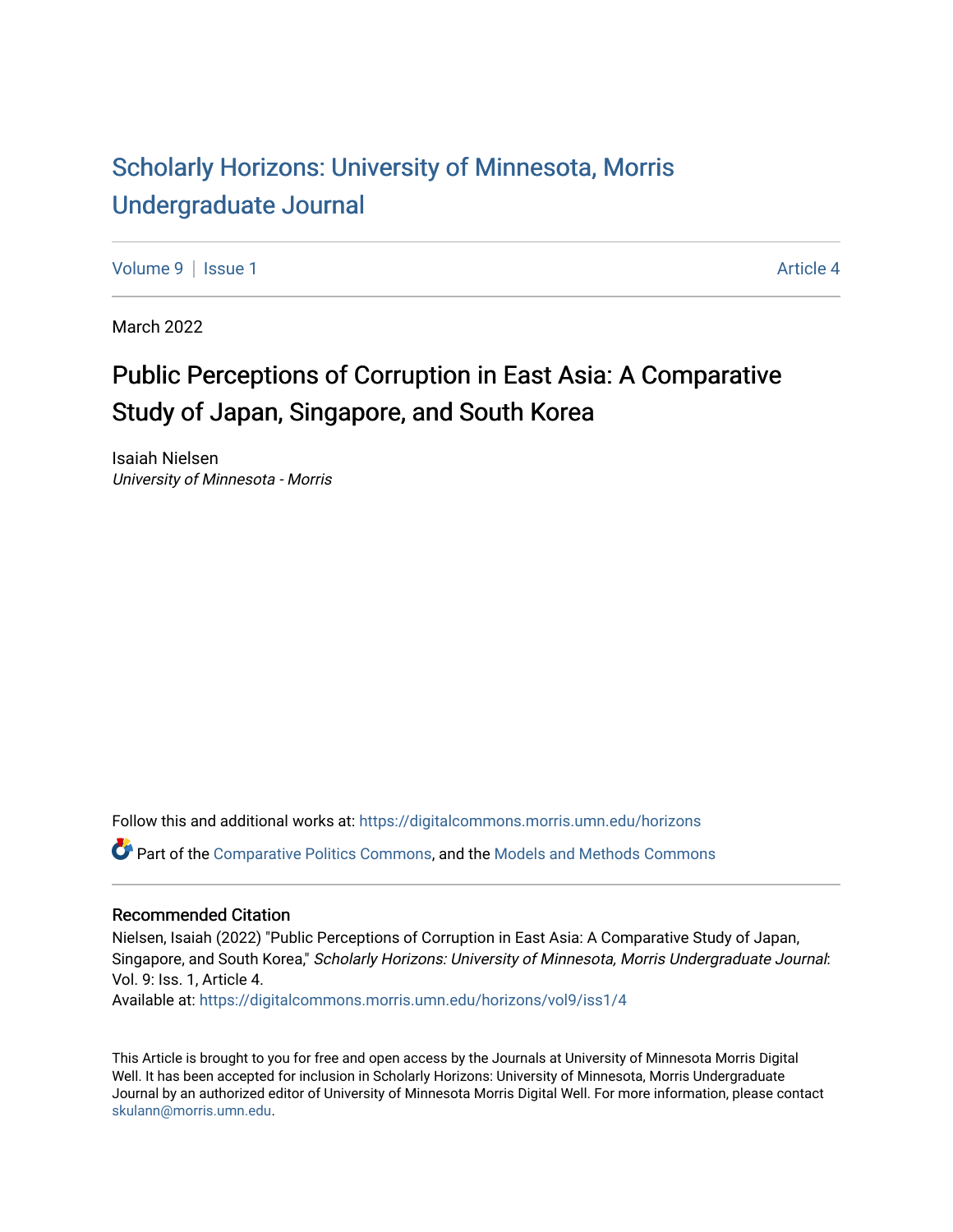# **Public Perceptions of Corruption in East Asia: A Comparative Study of Japan, Singapore, and South Korea**

Isaiah Nielsen

# **ABSTRACT**

This research analyzes perceptions of corruption through comparative case studies of South Korea, Japan, and Singapore. It looks to political party affiliation and socioeconomic status for effects on an individual's perception of corruption. It hypothesizes that individuals more affiliated with the ruling party will perceive the government as less corrupt and individuals that are less affiliated will perceive it as more. Socioeconomic status is split into income, social status, and education variables. Individuals with a lower income and status will perceive the government as more corrupt, while overall higher status and income individuals will perceive it as less. On the other hand, education is predicted to have the opposite: the more educated will perceive more corruption than the less educated. This research found that the hypotheses are not all supported, but the statistical results from the South Korea case are much stronger than in Singapore and Japan. The results and analysis can be beneficial to the future study of perceptions of corruption.

# **INTRODUCTION**

Corruption has been a salient topic of political science research for decades. One important aspect of corruption research is the problem of *perception*. Perception of the level of government corruption will vary from one individual to another. What then are the factors that affect varying levels of perceived corruption? This research focuses on two factors that affect an individual's perception of corruption – political party affiliation and socioeconomic standing (income, social status, and education). This research answers the following question: To what extent does political party affiliation (partisanship) and socioeconomic standing (income, social status, and education) affect an individual's perception of corruption? The research uses South Korea, Japan, and Singapore as case studies to study this question.

This research chose individuals in Japan, South Korea, and Singapore as the unit of analysis. These countries were chosen for following reasons: they are all considered democratic<sup>[1](#page-1-0)</sup>, have similar Confucian influence, share regional proximity, have historical connections, and possess quickly emerging and strong economies. Most importantly, corruption has been accepted as rampant in this region, but corruption perceptions research remains scarce.

This research has four main hypotheses: 1) Individuals affiliated with the ruling party are less likely to perceive corruption. Conversely, individuals less affiliated with the ruling party are more likely to perceive corruption. Individuals will be more forgiving of the party they helped to put in power, but those who are kept out of power will likely be more critical. 2) Lower income individuals are more likely to perceive corruption, while higher income individuals are less likely

<u>.</u>

<span id="page-1-0"></span> $1$  China and North Korea, countries more associated with corruption, were not chosen for this design. North Korea and China are excluded because there is no reliable polling data. Either respondents would fear repercussions and change their answer, or the government would fabricate the responses. Either way, it is best to study corruption in similar forms of government because corruption can take on drastically different meanings morally and legally in nondemocratic states (Heidenheimer and Johnston 2002).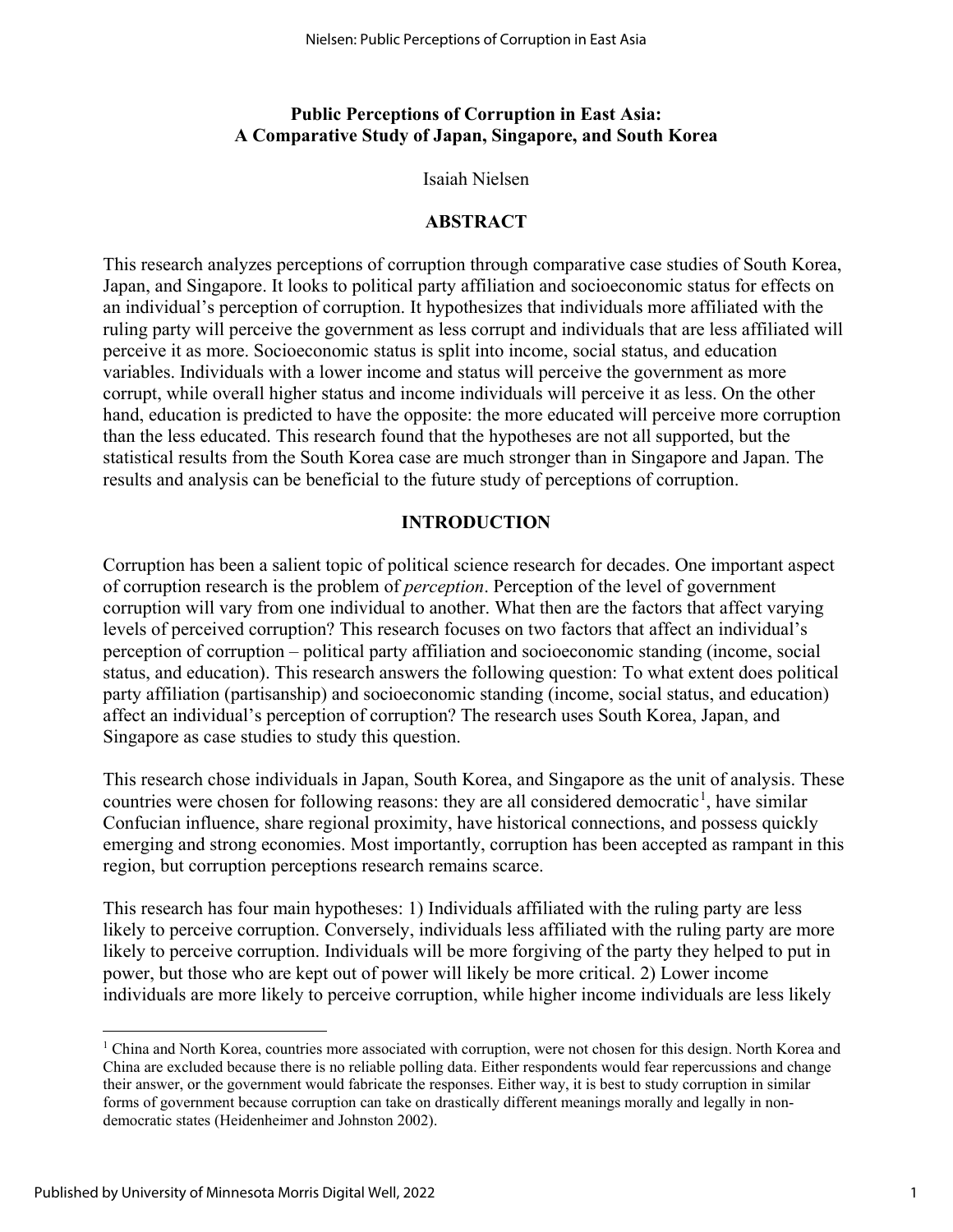to perceive corruption. Those in more difficult financial situations are likely to be critical of the government, while wealthier individuals tend to be supportive of the government. 3) Individuals of lower social status are more likely perceive corruption, while those of higher social status are less likely to perceive corruption. Individuals that consider themselves left out will also be more watchful for corruption, but individuals with higher status may be more lenient with the government. 4) Educated individuals are more likely perceive corruption, while less educated individuals are less likely to perceive corruption. More educated individuals will better understand their political institutions and corruption's negative effects on, but less educated will not.

# **LITERATURE REVIEW**

Research on corruption became active in the last few decades (Mungiu-Pippidi 2015). Transparency International's well-known Corruption Perception Index (CPI) was not developed until the late 1990s. In Singapore, South Korea, and Japan, the taboo on research of political corruption has only recently been broken (Heidenheimer and Johnston 2002; Quah 1999). The aftermath of the 1997 Asian financial crisis, which saw one of the largest International Monetary Fund (IMF) bailouts ever in South Korea, revealed corruption in East Asia and many theories arose in the literature (Weder 1999). Increasing awareness of corruption in East Asia captivated scholars' attention to understand the impact corruption has on the all-important economic growth (Kang 2002; Mauro 1995; Sam 2005; Weder 1999). This research, however, differentiates itself from studying corruption's effects on growth to studying the variables that affect the perceptions themselves.

Corruption literature has established a connection between political party affiliation and perceptions of corruption. Using survey data in Chile, Costa Rica, and Mexico, one study found that individuals with politically affiliated to an opposition party are more likely perceive government corruption (Davis, Camp, and Coleman 2004). Another study of respondents in Spain that found that individuals more affiliated with the party in power are less likely to perceive government corruption (Anduiza, Gallego, and Muñoz 2013). The literature recognizes that "partisanship conditions attitudes toward corruption" (Anduiza, Gallego, and Muñoz 2013, 1664).

The literature on socioeconomic status is summed well by this premise: "those most harmed by corruption should perceive more of it" (Maeda and Ziegfeld 2015, 5). Using aggregated data, one study found that socioeconomic status does increase perceptions of corruption (Maeda and Ziegfeld  $2015$  $2015$ <sup>2</sup>. A study of Britain showed that higher socioeconomic groups tended to hold a higher trust in the government (Xenakis 2010). The study explains that this trend is likely because in Britain the elite are generally more likely to be involved with or participating in the government. Interestingly, it found that lower socioeconomic groups also had a low perception of corruption – against the conventional wisdom of scholars (Xenakis 2010). It credits this to low participation either by choice or exclusion by elite. The issue here is that whether it is low participation or low perceptions that is causing the other is unclear (Kostadinova 2009). One study of Russia found that individuals from less developed regions tend to view the government as more corrupt than in more developed regions (Sharafutdinova 2010). It links this to general dissatisfaction with the current politicians but says these areas are not always politically competitive which is another established factor in perceptions of corruption (Davis, Camp, and Coleman 2004; Sharafutdinova 2010).

<span id="page-2-0"></span><sup>&</sup>lt;u>.</u> <sup>2</sup> The authors note that in significantly poorer countries the trend was not as strong. They hypothesize that poverty is a more concerning to the public than corruption (Maeda and Ziegfeld 2015).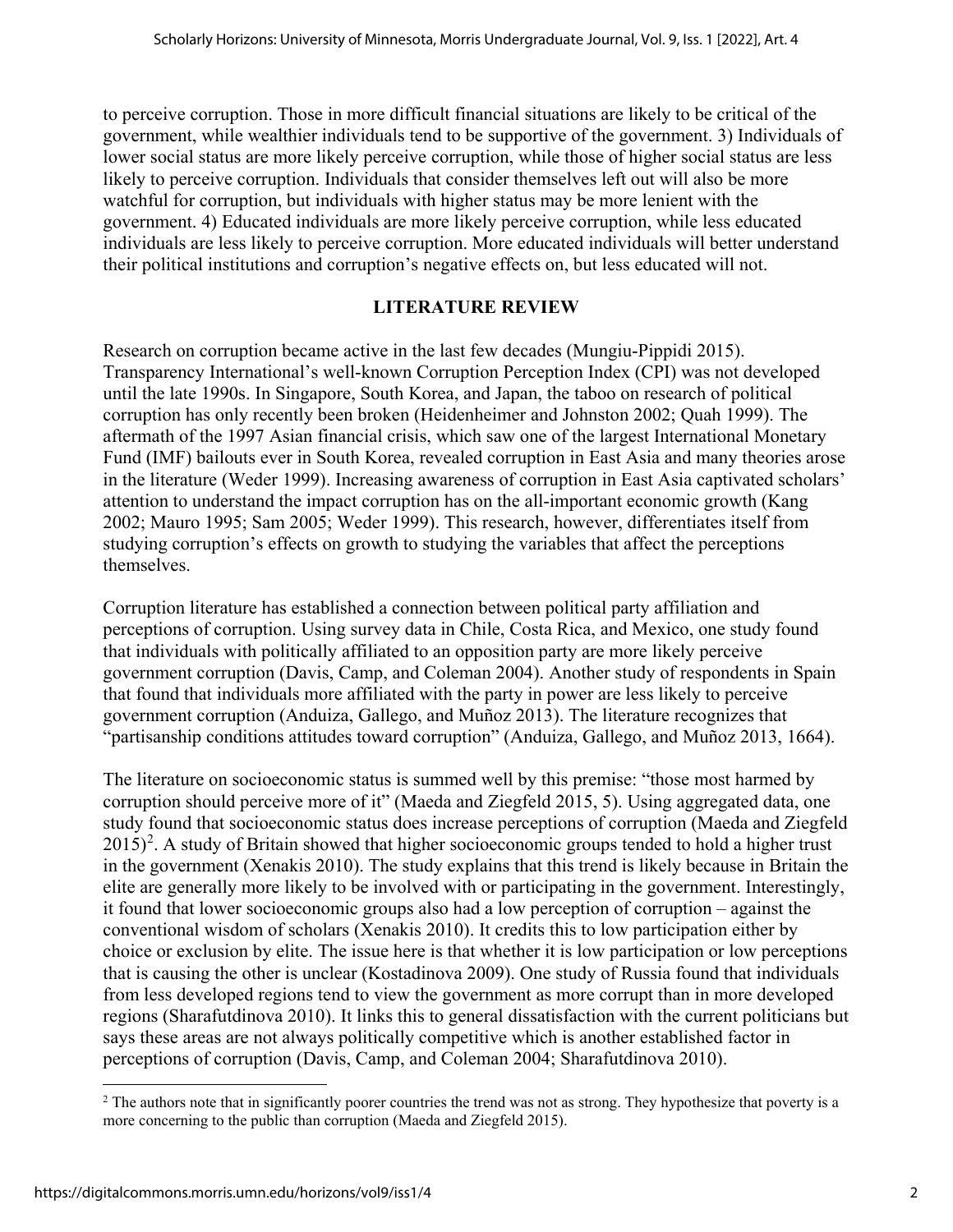Other studies explore whether perceptions of corruption can stand in for the real levels of corruption or not and other potential sources of bias (Charron 2016; Olken 2009; Park and Lee 2017). Whether or not "perceived corruption" is a perfect reflection of "real corruption" is not the point (Morris 2008; Treisman 2007). As some scholars point out, "the tendency of citizens to believe that their governments are corrupt is politically consequential" (Davis, Camp, and Coleman 2004, 700). For example, high perceived corruption hinders reporting on crime (Soares 2004), discourages voting (Kostadinova 2014), and changes who they vote for (Slomczynski and Shabad 2012). Furthermore, it affects the countries and governments itself. For example, high perceived corruption dampens foreign aid and investments (Davis and Ruhe 2003; Treisman 2007), hampers economic growth overall (Mauro 1995), hurts government efficiency (Heidenheimer and Johnston 2002), and erodes the public's trust in their government and political system (Anderson and Tverdova 2003; Bowen and Kassiola 2002; Tan and Tambyah 2011; Wang 2016). Corruption disenfranchises individuals and high perceptions affect their actions; hence, it is important to empirically understand it (Davis, Camp, and Coleman 2004; Treisman 2007). Therefore, East Asian studies on partisanship and socioeconomic status is a fitting addition to this literature to on the perceptions of corruption.

# **RESEARCH DESIGN AND DEFINITIONS**

The research design of this study is a comparative case study of survey data. Due to its nature, it is both a quantitative and qualitative work. This study works primarily with data from Wave 4 of the Asian Barometer Survey<sup>[3](#page-3-0)</sup> completed during 2014 and 2015. Transparency International's Corruption Perception Index (CPI) will be used to show the general trends on a recognized index with the countries, but no statistical analysis.<sup>[4](#page-3-1)</sup> It will only be used to note if there is a substantial shift in CPI from one year to the next (Treisman 2007) and give a general understanding of how corruption is perceived in these countries. Historical context and quantitative analysis of Asian Barometer Survey is the core of this comparative case study (Johnson, Reynolds, and Mycoff  $2016$ .<sup>[5](#page-3-2)</sup>

The dependent variable, "perceptions of corruption" is fairly self-explanatory, but "corruption" is not. Corruption has been difficult to gauge and define due to its inherent illegality. Corruption tends to not be fully understood until after scandals have been discovered and investigated (Woodall 1996). Consequently, there is several definitions that are debated in the literature (Heidenheimer and Johnston 2002); nonetheless, the following definition will be used for the basis of this study:

Political corruption [is] where a public official, in violation of the trust placed in him by the public, and in a manner harmful to public interest, knowingly engages in conduct which exploits the office

<sup>&</sup>lt;u>.</u> <sup>3</sup> Wave 4 of the Asian Barometer Survey was distributed by the Asian Barometer Project Office (see

<span id="page-3-1"></span><span id="page-3-0"></span><sup>&</sup>quot;Acknowledgements"). The survey was completed in 2014 in Japan and Singapore and in 2015 in South Korea. <sup>4</sup> This is due to differences in design and sometimes surveys from one year to the next. It is better to avoid that issue entirely by using different data (Treisman 2007).

<span id="page-3-2"></span><sup>5</sup> Regarding the external validity of this design: It is an understandable criticism, but "potential bias of this sort is not limited to case studies." (Johnson, Reynolds, and Mycoff 2016, 201). This design is the best for the purposes of this study. The following should be noted as well: this is only one survey. That means that the model created in this research cannot account for the effects the history of corruption and its perceptions has had on the independent variables.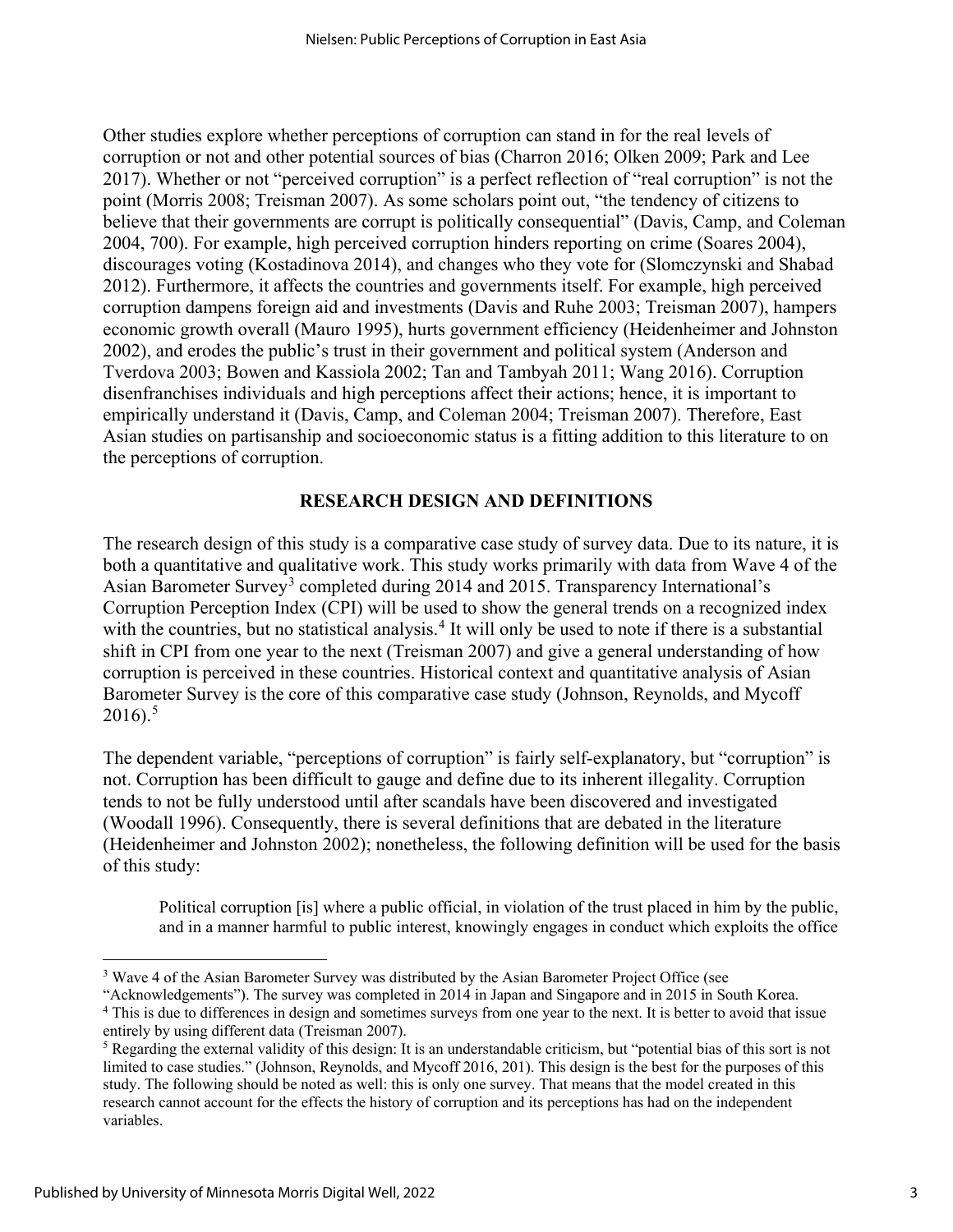for clear personal or private gain in a way which runs contrary to the accepted rules and standards for the conduct of public office within the political culture, so as to benefit a third party by providing [the third party] with access to a good or service [the third party] would otherwise not obtain. (Philp 2002, 42).

This provides enough detail for broad comparative use and supports broad comparative use. Then, perceptions of corruption are simply what level an individual perceives government corruption.

The two independent variables are political party affiliation and socioeconomic status. Political party affiliation is understood as the level of how strongly one supports or aligns with a political party. In this study, it will be important whether they align with the ruling party. Socioeconomic status is already an established index that is generally defined as a combination of education levels, job sector, status, and income (American Psychological Association 2019). This study will run separate analyses for each except of job sector $6$  to test the socioeconomic status.

# **DATA AND FINDINGS**

South Korea, Singapore, and Japan contain "elite cartel" forms of corrupt institutions (Hellmann 2017). The "elite cartel" is the term when businessmen, politicians, bureaucrats, etc. exchange money and favors for political or financial advantage. In each country it looks slightly different. South Korea has a powerful business establishment (the *chaebol*), enduring bureaucrats, and a polarized partisan climate. Politicians, fearing turnover, seek monetary support in exchange for favors later. Japanese and Singaporean officials exchange public work contracts and government programs for campaign money to keep single-party dominance (Hellmann 2017). South Korean citizens have generally been disapproving of corruption and there have been attempts to curb it to some success (Weder 1999), but the perception remains high. Singapore has been perceived as one of the top cleanest countries and an exemplary country in anti-corruption policy, but they are not exempt from their elite cartel ways (Hellmann 2017). Japan's government remains somewhere in between but is still widely seen as mostly corrupt (Woodall 1996). Nonetheless, they all have the similarity of elite groups working together unfairly/illegally to keep or gain power at the expense of the public they are supposed torepresent.

<span id="page-4-0"></span><sup>&</sup>lt;u>.</u> <sup>6</sup> Job sector is too difficult to quantitatively use as potential dependent variable with the data currently possessed. It is limited in regression use and statistically analyzing it would require making assumptions and decisions that may hamper its overall helpfulness to understanding socioeconomic status' and perceptions of corruption's relationship.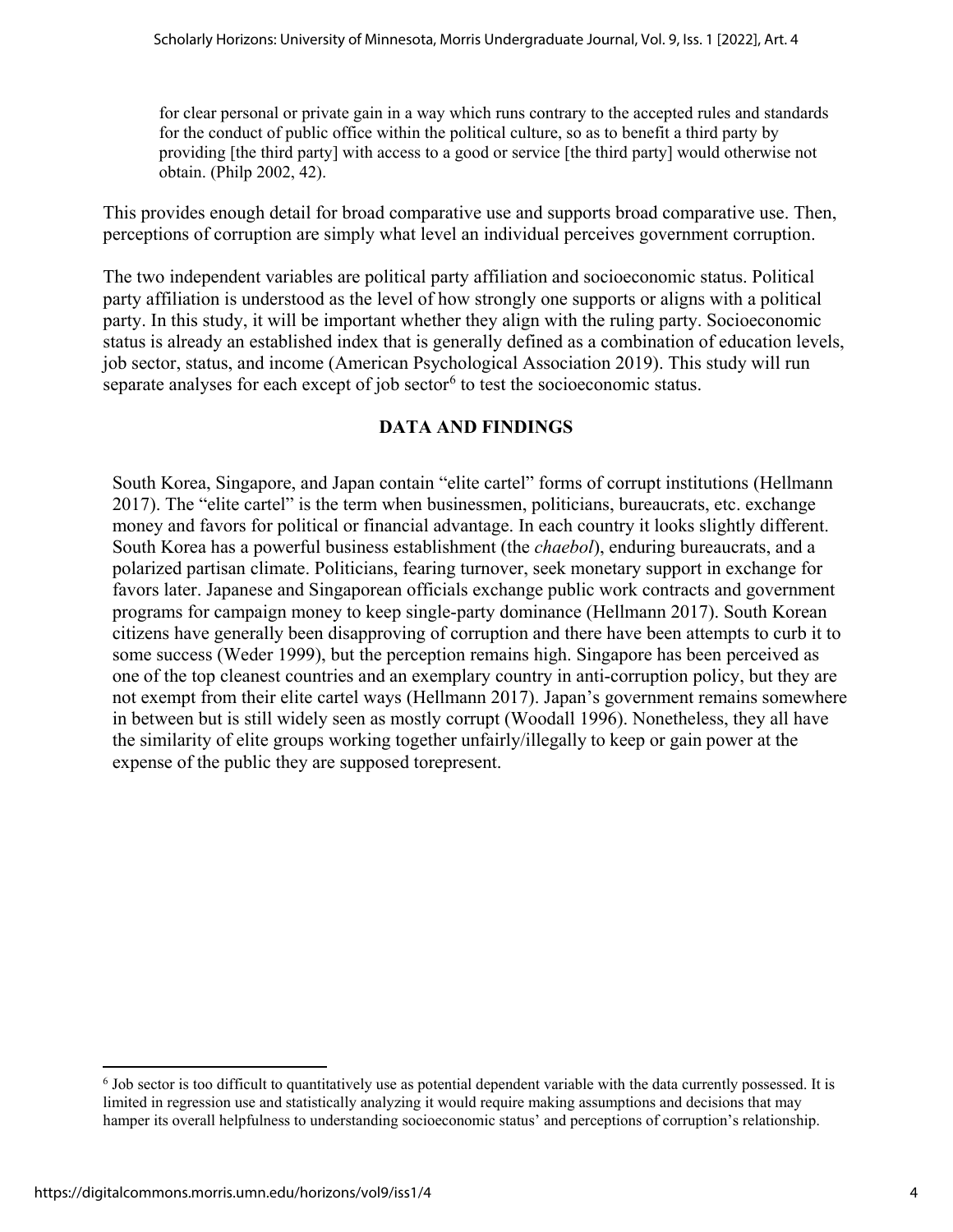

#### Source: [Transparency International](https://www.transparency.org/en/cpi) (accessed Feb. 7,2021).

Notes: The higher score the less corrupt the country is perceived to be, the lower scores indicate a higher level of corruption. The early years for CPI have a scoring method out of ten and the later ones out of one hundred. The earlier ones are excluded in this chart have slightly different methods and less countries but are included anyway. This chart does not include the variance foreach year, nor the number of surveys used. This is not a statistical analysis, but a way of visualizing the general level in each of the case studies.

#### *DEPENDENT AND INDEPENDENT VARIABLES[7](#page-5-0)*

Respondents were asked on a scale of 1-4 how widespread they think corruption and bribe-taking are in their local and national governments – the higher the number, the more corrupt they saw the officials as. To more accurately gauge perceptions of corruption, both local and national models were created (Table 1). The frequencies show some critical caveats that must be addressed (Figure 2). Japan and Singapore have a massive skew towards a much lower perception of corruption, while, in South Korea, it is more split. This problem exists in both the national and local models. To alleviate the skew and allow for better analysis, the perception variables were transformed to be dichotomous (1 - no officials or few are corrupt; 2 - many officials or all are corrupt).

<u>.</u>

<span id="page-5-0"></span> $<sup>7</sup>$  The control variables are not analyzed in depth but are summarized here. Age (increasing number = increasing in</sup> age), trust in national government  $(1-4: increasing number = less trust)$ , trust in civil service  $(1-4: increasing number = 1)$ less trust), and interest in politics (1-4:increasing number = more interest). Age is a common control variable. The variables on trust in institutions/officials were chosen because of the acknowledged relationship gleaned from the literature. Interest in politics was to control for those who are just interested in politics and may have inherent extra concern in corruption. Also, a correlation matrix showed they had the least impact on each other.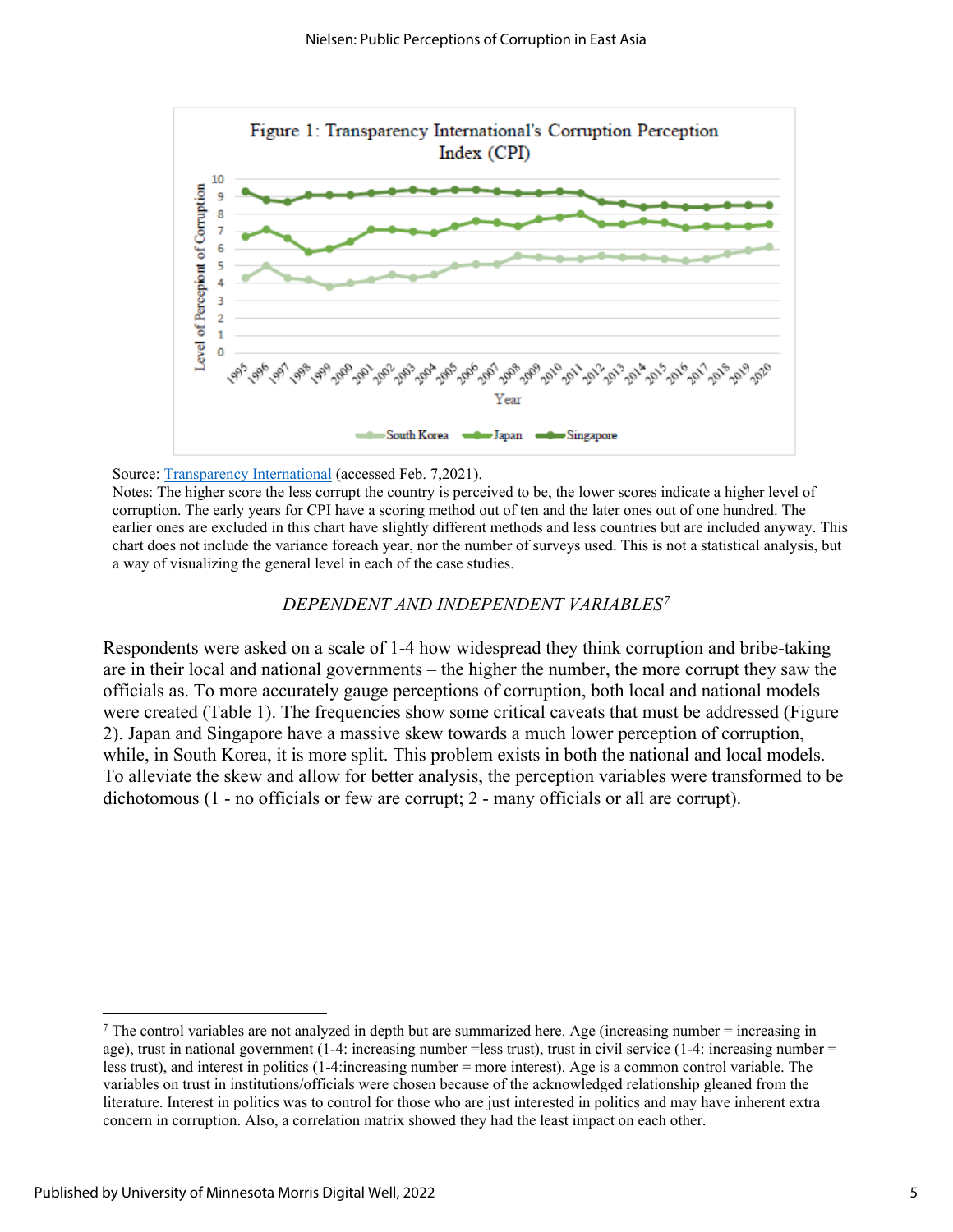| South Korea | $r = .695**$ and two-tailed sig. test = .000       |
|-------------|----------------------------------------------------|
| Japan       | $\vert$ r = .533** and two-tailed sig. test = .000 |
| Singapore   | $\vert$ r = .636** and two-tailed sig. test = .000 |

<span id="page-6-1"></span>

| Table 1: National and Local Perceptions Correlation <sup>8</sup> |
|------------------------------------------------------------------|
|------------------------------------------------------------------|

Source: Data used from Wave 4 of the Asian Barometer Survey Wave 4. See "Acknowledgements" about distribution. The survey was completed in 2014 in Japan and Singapore and 2015 in South Korea.



Source: Data used from Wave 4 of the Asian Barometer Survey. See "Acknowledgements" about distribution of data. The surveys were completed in 2014 in Japan and Singapore and 2015 in South Korea.

Respondents were asked to choose which party they felt closest to from a list of political parties corresponding to their countries. In every case, there were many respondents that were either nonaligned or aligned with smaller parties. To ensure testing was possible, the variables were transformed to be dichotomous. The transformed variable placed all respondents into two following categories: 1 – those non-aligned or aligned with an opposition party; 2 – those aligned with the ruling party.

| South Korea | $1 =$ Non-aligned and all opposition parties        | $2 =$ Saenuri Party (ruling)                    |
|-------------|-----------------------------------------------------|-------------------------------------------------|
| Japan       | $1 = \text{Non-aligned}$ and all opposition parties | $2 =$ Liberal Democratic Party(LDP)<br>(ruling) |
| Singapore   | $1 =$ Non-aligned and all opposition parties        | $2 = People's Action Party (PAP)$<br>(ruling)   |

## **Table 2: Political Affiliation Variable**

Source: Original data found at Asian Barometer Survey Wave 4. See the "Acknowledgements" about distribution. The surveys were completed in 2014 in Japan and Singapore and 2015 in South Korea.

<span id="page-6-0"></span><sup>&</sup>lt;u>.</u>  $8 *$  denotes statistical significance at a 95% confidence interval (p< .05). \*\* denotes statistical significance at a 99% confidence interval (p< .01).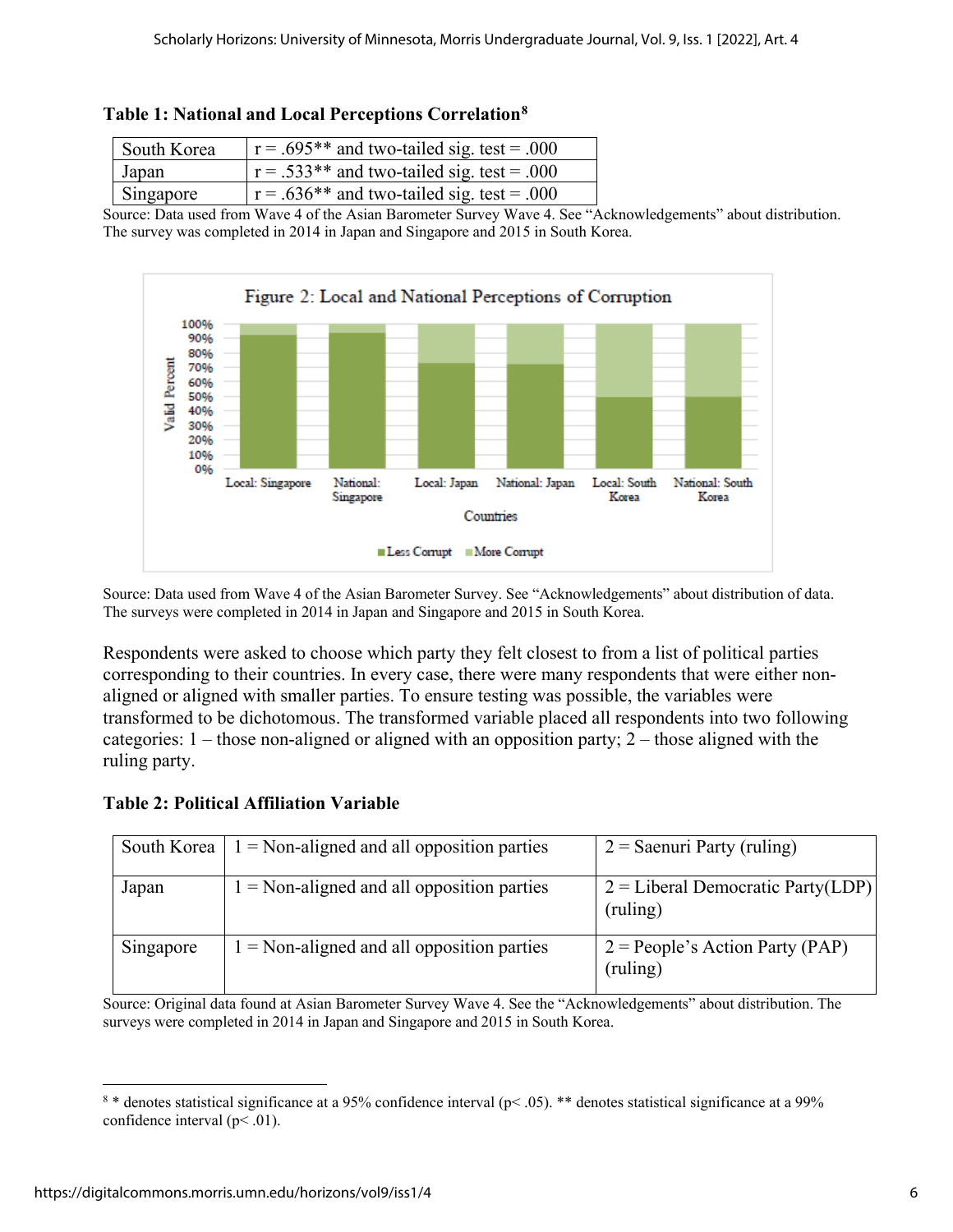Respondents were asked their education level, their social status, and their quintile income level. The education variable is a scale starting at "no education" and ending at "post-graduate education." The social status variable is a scale from 1-10 and the quintile income variable is a scale from 1-5. A higher number means more education, more income, and higher status. A lower number signifies less education, less income, and lower status. They were also transformed, but only to remove those who did not respond – something done with all the variables in this research.

# *THE MODELS AND RESULTS*

The dependent variables are dichotomous. Since dichotomous variables are non-linear, traditional linear regression is not possible for these models. Hence, for a robust claim, it is best to run a binary logistic regression test with control variables to create regression models. The results are given in the following tables:

|                                     |           | Local Model |          | National Model |  |
|-------------------------------------|-----------|-------------|----------|----------------|--|
| Variable                            | Β         | Sig.        | B        | Sig.           |  |
| <b>Political Party Affiliation</b>  | .182      | .666        | .281     | .538           |  |
| Education                           | .065      | .596        | $-.012$  | .924           |  |
| Subjective Social Status            | .247      | .098        | .034     | .820           |  |
| Income Quintile                     | $-.561**$ | .008        | $-.405$  | .067           |  |
| <b>Trust in National Government</b> | $.954**$  | .006        | $.808*$  | .028           |  |
| Trust in Civil Servants             | .557      | .089        | .155     | .662           |  |
| Age                                 | $-.031*$  | .049        | $-.039*$ | .024           |  |
| Interest in Politics                | $-.247$   | .277        | $-.205$  | .414           |  |
| Overall Model Signifiers            |           |             |          |                |  |
| Model Significance                  | $.000**$  |             | $.004**$ |                |  |
| Nagelkerke R for Model              | .203      |             | .127     |                |  |

**Table 3: Singapore Models for Local and National Perceptions**

Source: Data used from Wave 4 of the Asian Barometer Survey. See "Acknowledgements" about distribution of data. Note: This survey was taken in Singapore in 2014.

| wore to owpain neowers for Elocal and Fractional Exceptions |             |      |                |      |  |
|-------------------------------------------------------------|-------------|------|----------------|------|--|
|                                                             | Local Model |      | National Model |      |  |
| Variable                                                    | B           | Sig. | B              | Sig. |  |
| <b>Political Party Affiliation</b>                          | .004        | .982 | .082           | .670 |  |
| Education                                                   | $-.155*$    | .012 | $-.159**$      | .010 |  |
| Subjective Social Status                                    | $-.221**$   | .000 | $-.155*$       | .011 |  |
| Income Quintile                                             | $-.174*$    | .019 | $-.062$        | .407 |  |
| <b>Trust in National Government</b>                         | .213        | .204 | $.454**$       | .008 |  |
| Trust in Civil Servants                                     | $.647**$    | .000 | $.487**$       | .002 |  |
| Age                                                         | $-.027**$   | .000 | $-.021**$      | .000 |  |
| Interest in Politics                                        | $-.041$     | .741 | .032           | .792 |  |
| Overall Model Signifiers                                    |             |      |                |      |  |
| Model Significance                                          | $.000**$    |      | $.000**$       |      |  |
| Nagelkerke R for Model                                      | .160        |      | .131           |      |  |

### **Table 4: Japan Models for Local and National Perceptions**

Source: Data used from Wave 4 of the Asian Barometer Survey. See "Acknowledgements" about distribution of data. Note: This survey was taken in Japan in 2014.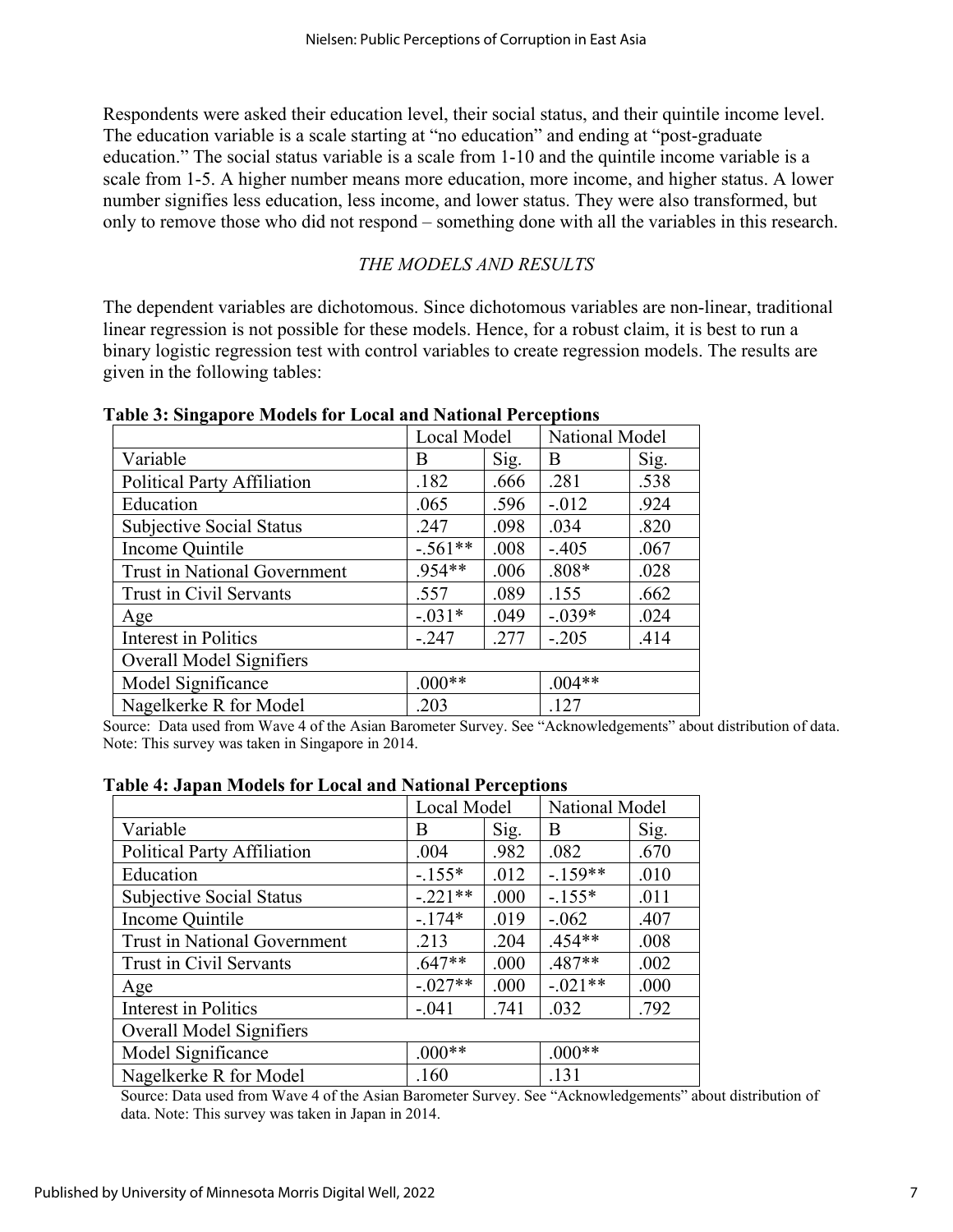|                                 | Local Model |      | National Model |      |
|---------------------------------|-------------|------|----------------|------|
| Variable                        | В           | Sig. | <sub>B</sub>   | Sig. |
| Political Party Affiliation     | $-.372**$   | .008 | $-.577**$      | .000 |
| Education                       | .038        | .425 | .050           | .299 |
| <b>Subjective Social Status</b> | $-.123**$   | .009 | $-.204**$      | .000 |
| Income Quintile                 | $-.066$     | .241 | $-.004$        | .937 |
| Trust in National Government    | $.235*$     | .012 | $.300**$       | .001 |
| Trust in Civil Servants         | $.359**$    | .000 | .122           | .214 |
| Age                             | .000        | .944 | $-.002$        | .783 |
| Interest in Politics            | $-.042$     | .610 | $-.061$        | .454 |
| Overall Model Signifiers        |             |      |                |      |
| Model Significance              | $.000**$    |      | $.000**$       |      |
| Nagelkerke R for Model          | .068        |      | .082           |      |

# **Table 5: South Korea Models for Local and National Perceptions**

Source: Data used from Wave 4 of the Asian Barometer Survey. See "Acknowledgements" about distribution of data. Note: This survey was taken in South Korea in 2015.

In the Singapore model, political party affiliation is weak and statistically insignificant in both models. The education variable is inconsistent between the local and national models and without significant confidence. The social status variable has a positive relationship in both the national and local models, but also not significant. The last variable, the income, has a strong relationship in the predicted direction in both models but it is only statistically significant in the local model.

In the Japan model, political party affiliation has an incredibly weak relationship and no statistical significance in both models. The education relationship is negative and has strong statistical significance but moderate to weak relationship in both models. Subjective social variable is significant in both local and national and has decent strength. Income has a negative relationship in both the national and local perceptions but is only significant in the local.

In the South Korea model, the political party affiliation relationship is strong and statistically significant in both models – especially in the national model. Education has a positive relationship, but a very weak and statistically insignificant relationship in both models. For the subjective social variable, it is significant but not extraordinarily strong in either model. Income quintile, on the other hand, is neither significant nor strong in either model.

# *DISCUSSION*

The Singapore model does not support any of the hypotheses with the potential exception of income – the only variable with a strong and significant relationship. The main reason for this result is the massive skew in the frequency in perceptions  $(Figure 2)$  – over 90% of respondents perceived little or no corruption. This causes difficulties when trying to outright support or reject the causal factors of the respondents with high perceptions. There is an extraordinarily strong positive relationship with those who trust the government less also having a high perception of corruption. Considering most respondents in Singapore trust their government, it is unsurprising that the few people with low trust also perceive more corruption. Even with a significant model and a stronger Nagelkerke r-square, it does not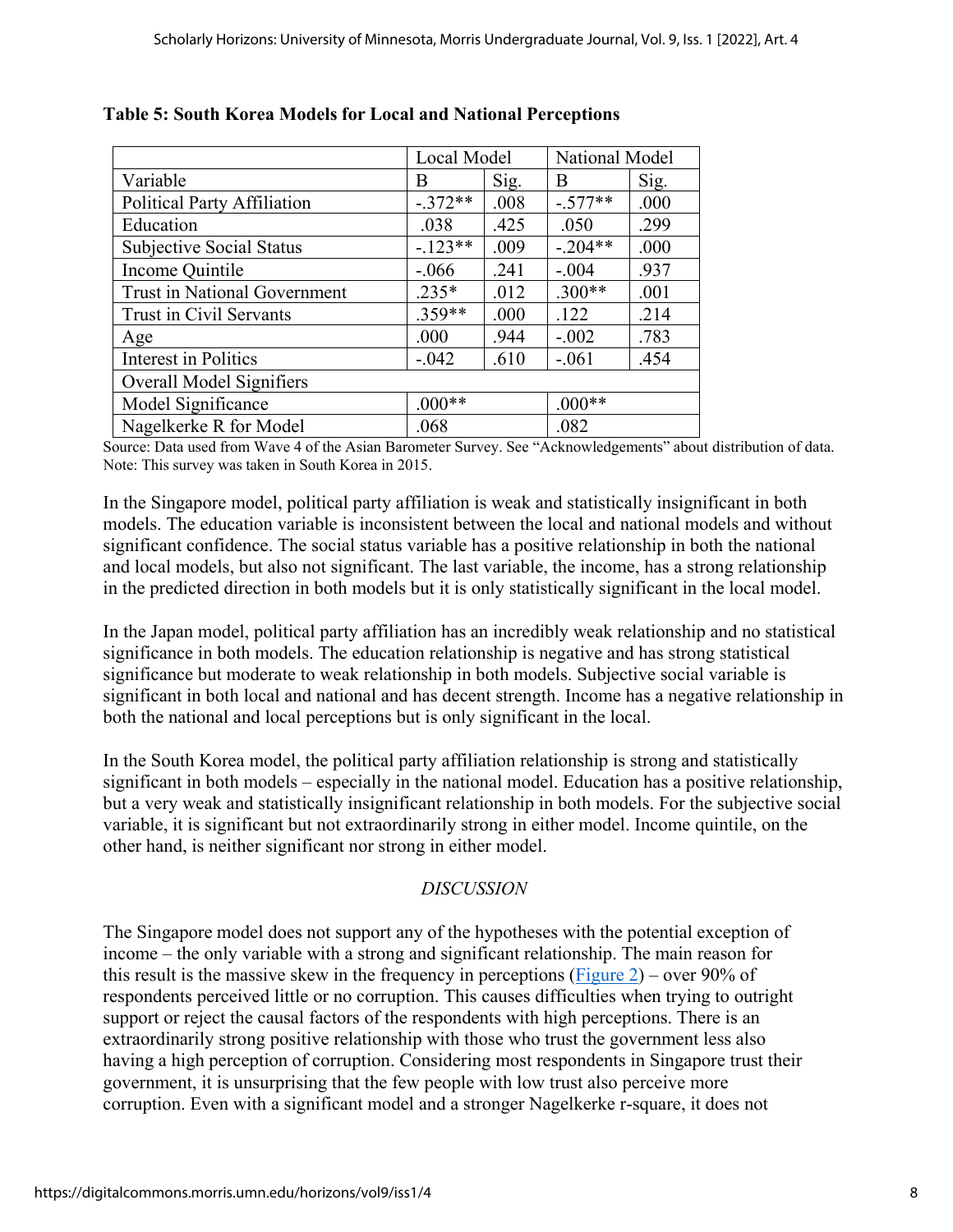really support any my hypotheses almost at all which is attributed, mainly, to the skew.

The Japan model supports more of the hypotheses but suffers the same skew problem as Singapore. The political party affiliation relationship is weak and different from the predicted direction, but this is also unreliable due to the skew. Japan's education relationship is different from the other two cases in that it is a negative relationship and statistically significant with a moderate-weak B in both models – which is not what I hypothesized. This could be because the more educated acknowledge corruption as the way of politics and life and the less educated have been accustomed to government scandals (Woodall 1996). The social status and income variables go in the predicted directions and have some statistically significance. In sum, the Japan model with its significance and a solid Nagelkerke r-square more closely supports my hypotheses on social status and income but is not completely reliable due to the severe lack of variance.

The South Korea model has incredible variance in the perceptions variable which is the reason for the stronger relationships that supports the hypotheses. The model is significant, but a weaker Nagelkerke's r-square in both models is interesting considering the stronger individual relationships. Nonetheless, the political party affiliation relationship accounts for the most in both models – even more than the established trust in the government. The relationship is much stronger than the other countries which is mainly attributed to the lack of trust in the political parties and partisanship in South Korea (Park 1995) and to the stronger variance in the data comparatively. The social status variable has the strongest relationship and significance, but the income one has neither. Although it is also not statistically significant, the education variable goes the way that was predicted in South Korea. This may be because of the more authoritarian past of the South Korean government. President Park Chung Hee is noted for the repression of dissent among intellectuals which may still carry some skepticism in the educated community now. The hypothesis on political party affiliation is fully supported by the South Korea model and even continues the trend found in the literature (Davis, Camp, and Coleman 2004). On the other hand, the income and social status cases are only partially supported, and the education is only rejected because of a lack of statistical significance.

Regarding the political party affiliation variable in each case, political party systems and climates are another important explanation of the results. When the surveys were completed in Japan and Singapore, the Liberal Democratic Party (LDP) and People's Action Party (PAP) continued to enjoy domination of politics in their respective countries. One study described this as the "fusion of party and state" (Hellmann 2017). Conversely, when they were completed in South Korea, there was a heavily polarized climate. The ruling Saenuri Party held a small majority over the opposition Democratic Unified Party in the National Assembly. South Korean citizens were strongly divided along partisan lines – which is represented in the data. This is a critical piece to explaining the sharp difference. It is not just political party affiliation, but also the level at which the parties view each other as mortal enemies or merely a party with different views.

## **CONCLUSION**

Ultimately, the hypotheses were not completely supported or rejected in Singapore or Japan, but partially supported in South Korea. The political party affiliation hypothesis was strongly upheld in the South Korea model, but not in the Japan and Singapore models. Political scientists should be aware of a partisan bias when using perceptions of corruption surveys to measure corruption in polarized climates, but, in more hegemonic systems, the relationship requires more rigorous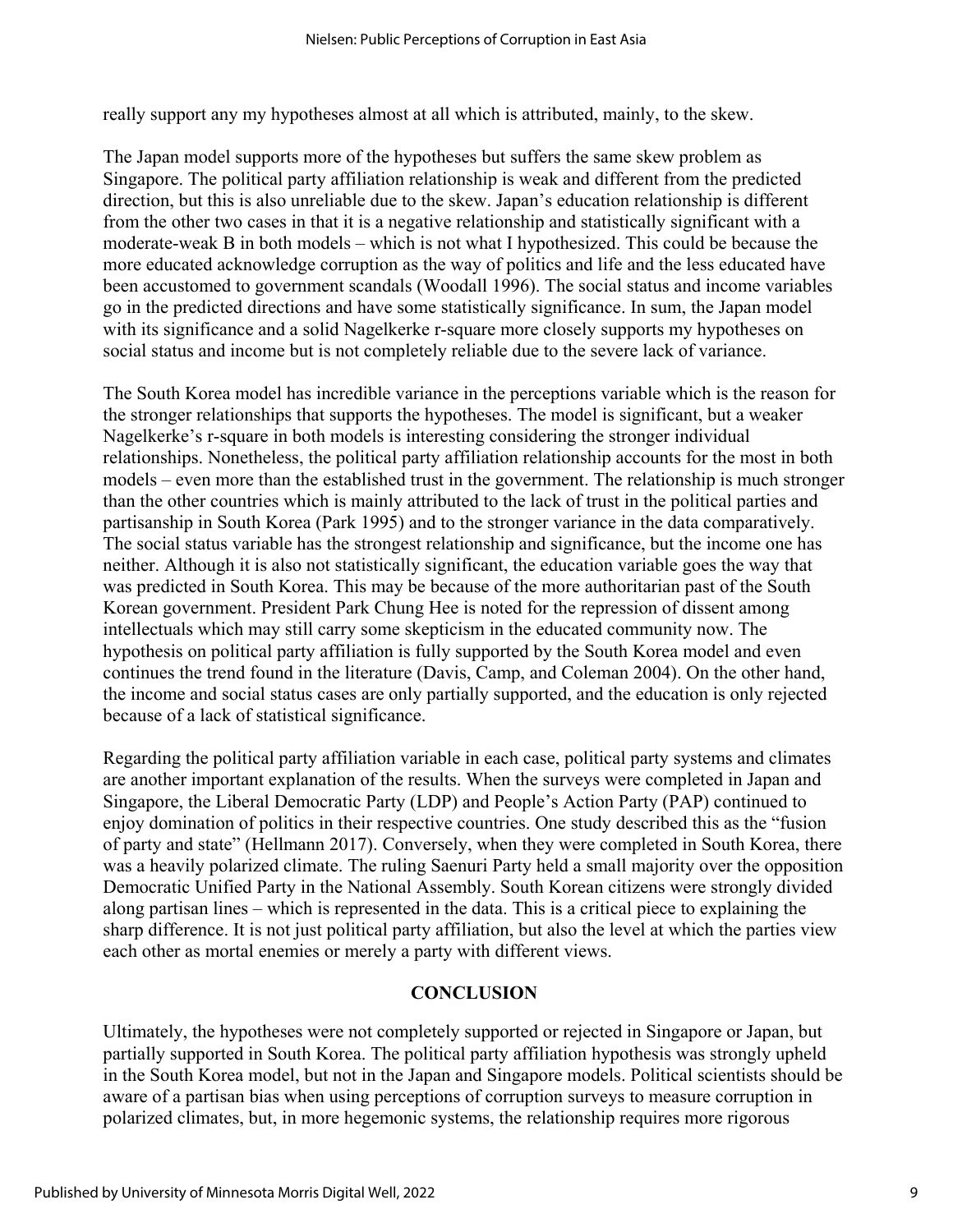institutional, cultural, and historical analysis. Regarding socioeconomic status, there is a lot of inconsistencies in the models. The variables went, for the most part, in the predicted direction just not always strong enough to be statistically significant. Besides, for Japan and Singapore, there was not enough variance in the data to have a robust claim. If anything, the fact that the South Korean model was much stronger with more variant data suggests an important factor of external validity.

Future research of perceptions of corruption in East Asia should continue to search for ways in which those perceptions are affected. Scholars should create panels (instead of just surveys once a year as the CPI and other indices do) to see, in real time and in longitudinal trends, if certain events (i.e., change in ruling party, economic downturn, etc.) change perceptions of corruption. Research should also include how a respondent's position on a right-to-left spectrum affects perceptions (Davis, Camp, and Coleman 2004). Further research into how specific job sectors of respondents, political engagement (once clarified), and political stability/instability affects perceptions of corruption would also be beneficial. Lastly, if the results of this research are any indication, strategies should be made for more variant survey data.

Quantitative data analysis on perceptions of corruption by themselves does not serve scholars much (Hellmann 2017; Reed 1996). One must understand perceptions alongside the historical perspective for it. The "elite cartel" corruption structure has negative effects in both the business and political sectors (Hellmann, 2017; Kang 2002). Corruption suppresses competition in the business sector – leading to financial inefficiency (Woodall 1996) and economic stagnation (Mauro 1995). Corrupt practices in politics become a tool to political party domination (and stagnation) like in Singapore and Japan or a contributor to political party instability and polarization like in South Korea. Researchers and policymakers think too quickly about government institution reform without considering the options for business reform. It maybe beneficial to explore reforms to the large business conglomerates<sup>[9](#page-10-0)</sup> in South Korea and Japan. If the government creates strong oversight institutions in the bureaucracies, passes meaningful business reforms, educates the public to corruption, and houses politicians with a sustained commitment to change, a successful lowering of real *and* perceived corruption will follow. Non- corrupt practices will be more in the interest of business and political leaders because of healthy competition, government oversight, and an unforgiving public. Ultimately though, if policy decisions on anti-corruption are to be made, using perceptions of corruption can be a helpful tool if they are understood in the context of the country from where they originated.

## **ACKNOWLEDGMENTS**

The survey and data analyzed in this paper was collected by the Asian Barometer Project (2013-2016), which was co-directed by Professors Fu Hu and Yun-han Chu and received major funding support from Taiwan's Ministry of Education, Academia Sinica and National Taiwan University. The Asian Barometer Project Office [\(http://www.asianbarometer.org\)](http://www.asianbarometer.org/) is solely responsible for the data distribution. I appreciate the assistance in providing data by the institutes and individuals aforementioned. The views expressed herein are my own.

<u>.</u>

<span id="page-10-0"></span><sup>&</sup>lt;sup>9</sup> They are called chaebol (재벌) in South Korea and zaibatsu (財閥) in Japan.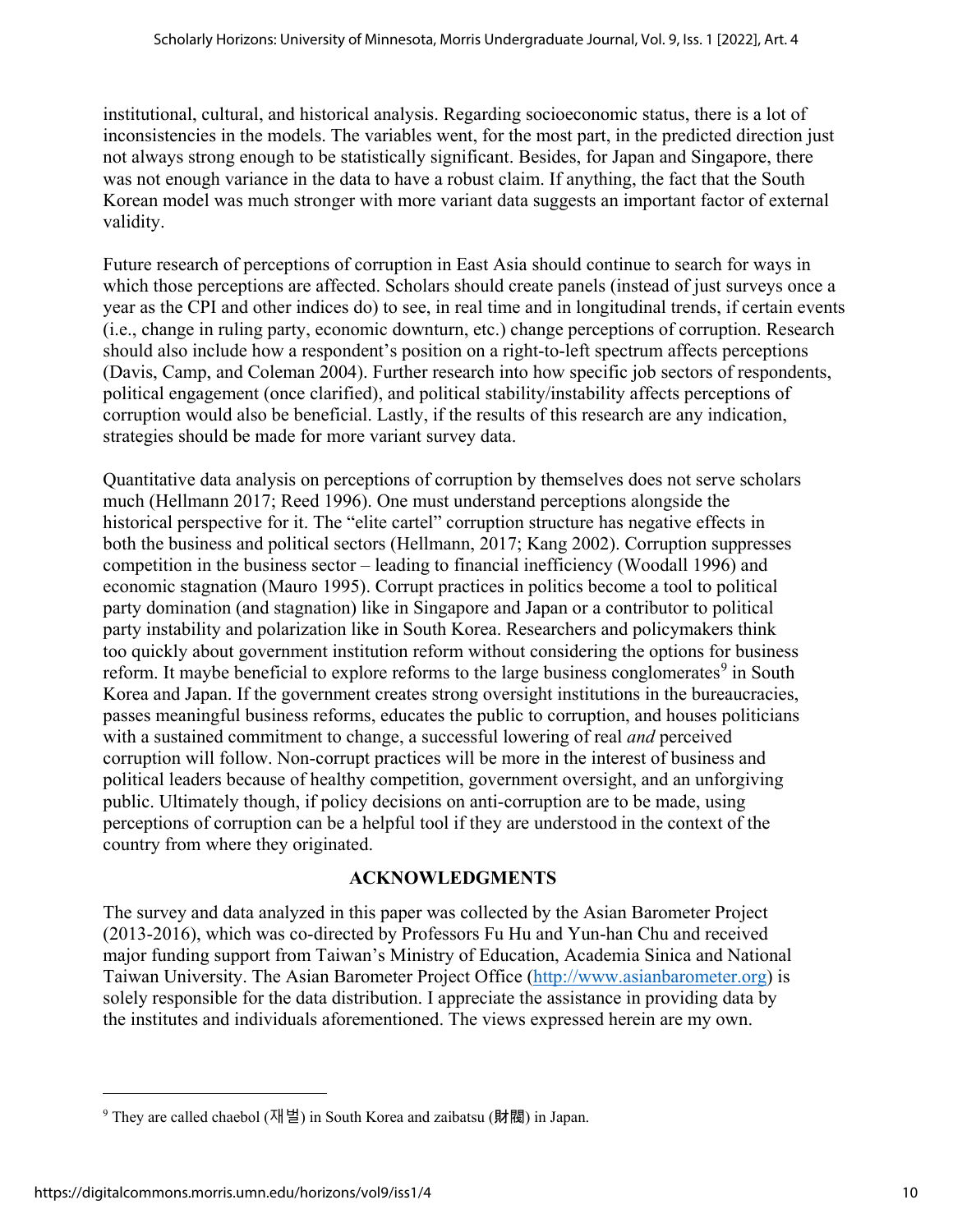### **BIBLIOGRAPHY**

- American Psychological Association. "Socioeconomic Status." American Psychological Association. Accessed April 8, 2020. [https://www.apa.org/topics/socioeconomic](https://www.apa.org/topics/socioeconomic-status/)[status/.](https://www.apa.org/topics/socioeconomic-status/)
- Anderson, C.J., and Y.V. Tverdova. "Corruption, Political Allegiances, and Attitudes Toward Government in Contemporary Democracies." *American Journal of Political Science* 47, no. 1 (2003): 91-109.
- Anduiza, Eva, Aina Gallego, and Jordi Muñoz. "Turning a Blind Eye: Experimental Evidence of Partisan Bias in Attitudes Toward Corruption." *Comparative Political Studies* 46, no. 12 (2013): 1664-92.
- Bowen, Roger W., and Joel J. Kassiola. *Japan's Dysfunctional Democracy: The Liberal Democratic Party and Structural Corruption*. Armonk: Taylor and Francis, 2002.
- Charron, Nicholas. "Do Corruption Measures have a Perception Problem? Assessing the Relationship between Experiences and Perceptions of Corruption among Citizens and Experts." *European Political Science Review: EPSR* 8, no. 1 (2016): 147-71.
- Choi, Eunjung, and Jongseok Woo. "Bureaucrats' Perception of Corruption and Political Trust in South Korea." *Korea Observer* 46, no. 4 (2015): 669-98.
- Davis, Charles L., Roderic Ai Camp, and Kenneth M. Coleman. "The Influence of Party Systems on Citizens' Perceptions of Corruption and Electoral Response in Latin America." *Comparative Political Studies* 37, no. 6 (2004): 677-703.
- Davis, James H. and John A. Ruhe. "Perceptions of Country Corruption: Antecedents and Outcomes." *Journal of Business Ethics* 43, no. 4 (2003): 275-88.
- Heidenheimer, Arnold J., and Michael Johnston. *Political Corruption: Concepts & Contexts.* 3rd ed. New Brunswick, N.J.: Transaction Publishers, 2002.
- Hellmann, Olli. "The Historical Origins of Corruption in the Developing World: A Comparative Analysis of East Asia." *Crime, Law and Social Change* 68, no. 1-2 (2017): 145-65.
- Johnson, Janet Buttolph, H. T. Reynolds, and Jason D. Mycoff. *Political Science Research Methods*. London: SAGE and CQ Press, 2016.
- Kalinowski, Thomas. "Trends and Mechanisms of Corruption in South Korea." *The Pacific Review* 29, no. 4 (2016): 625-45.
- Kang, David C. *Crony Capitalism: Corruption and Development in South Korea and the Philippines*. Cambridge Studies in Comparative Politics. Cambridge; New York: Cambridge University Press, 2002.
- Kostadinova, Tatiana. "Abstain or Rebel: Corruption Perceptions and Voting in East European Elections." *Politics & Policy* 37, no. 4 (2009): 691-714.
- Leak, Tan Ah. *Curbing Corruption: Toward a Model for Building National Integrity*. Washington, D.C.: World Bank, 1999.
- Maeda, Kentaro and Adam Ziegfeld. "Socioeconomic Status and Corruption Perceptions Around the World." *Research & Politics* 2, no. 2 (2015): 1-9.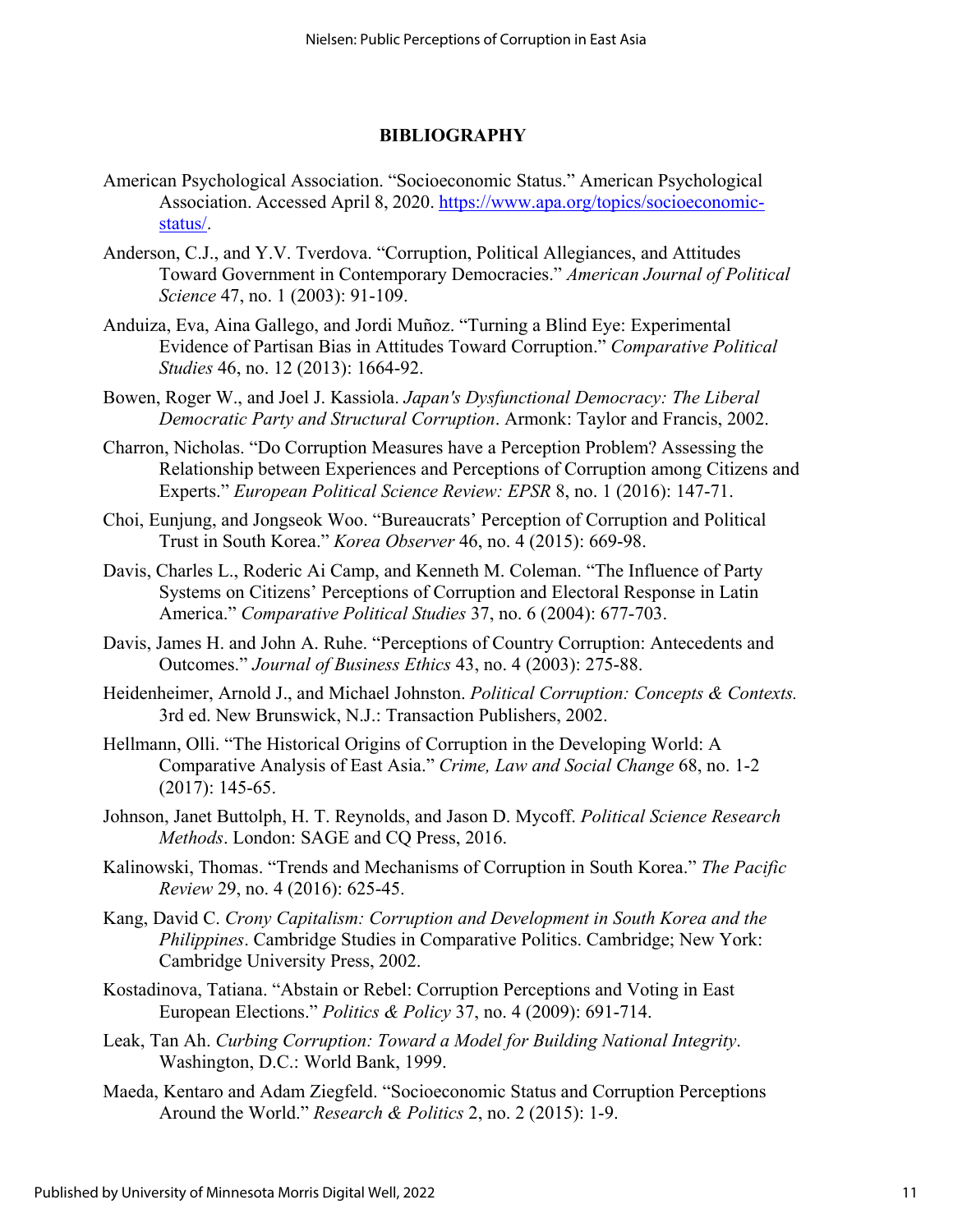- Mauro, Paolo. "Corruption and Growth." *Quarterly Journal of Economics* 110, no. 3 (1995): 681-712.
- Morris, Stephen D. "Disaggregating Corruption: A Comparison of Participation and Perceptions in Latin America with a Focus on Mexico." *Bulletin of Latin American Research* 27, no. 3 (2008): 388-409.
- Mungiu-Pippidi, Alina. "Corruption: Political and Public Aspects." In *International Encyclopedia of the Social & Behavioral Sciences* (2015): 12-20.
- Olken, Benjamin A. "Corruption perceptions vs. corruption reality." *Journal of Public Economics* 93, no. 7-8 (2009): 950-64.
- Park, Byeong-Seog. "Political Corruption in South Korea: Concentrating on the Dynamics of Party Politics." *Asian Perspective* 19, no. 1 (1995): 163-93.
- Park, Heungsik, and Jimoon Lee. "The Influence of Media, Positive Perception, and Identification on Survey‐based Measures of Corruption." *Business Ethics: A European Review* 26, no. 3 (2017): 312-20.
- Peiffer, Caryn and Linda Alvarez. "Who Will be the 'Principled-Principals'? Perceptions of Corruption and Willingness to Engage in Anticorruption Activism." *Governance* 29, no. 3 (2016): 351-69.
- Philp, Mark. "Conceptualizing Political Corruption," In *Political Corruption: Concepts & Contexts*, edited by Arnold J. Heidenheimer and Michael Johnston, 41-57. 3rd ed. New Brunswick, N.J.: Transaction Publishers, 2002.
- Quah, Jon S T. "Corruption in Asian Countries: Can It Be Minimized*?" Public Administration Review* 59, no. 6 (1999): 483-94.
- Reed, Steven R. "Political Corruption in Japan." *International Social Science Journal* 48 (1996): 395-405.
- Sam, Choon-Yin. "Singapore's Experience in Curbing Corruption and the Growth of the Underground Economy." *Sojourn* 20, no. 1 (2005): 39-66.
- Sharafutdinova, Gulnaz. "What Explains Corruption Perceptions? The Dark Side of Political Competition in Russia's Regions." *Comparative Politics* 42, no. 2 (2010): 147-166.
- Slomczynski, Kazimierz and Goldie Shabad. "Perceptions of Political Party Corruption and Voting Behaviour in Poland." *Party Politics* 18, no. 6 (2012): 897-917.
- Soares, Rodrigo R. "Crime Reporting as a Measure of Institutional Development." *Economic Development and Cultural Change* 52, no. 4 (2004): 851-71.
- Tan, Soo, and Siok Tambyah. "Generalized Trust and Trust in Institutions in Confucian Asia." *Social Indicators Research* 103, no. 3 (2011): 357-77.
- Transparency International. "Transparency International: Home" Transparency International.

Accessed February 7, 2021. [https://www.transparency.org/.](https://www.transparency.org/)

- Treisman, Daniel. "What Have We Learned about the Causes of Corruption from Ten Years of Cross-national Empirical Research?" *Annual Review of Political Science* 10, no. 1 (2007): 211-44.
- Wang, Ching‐Hsing. "Government Performance, Corruption, and Political Trust in East Asia." *Social Science Quarterly* 97, no. 2 (2016): 211-31.